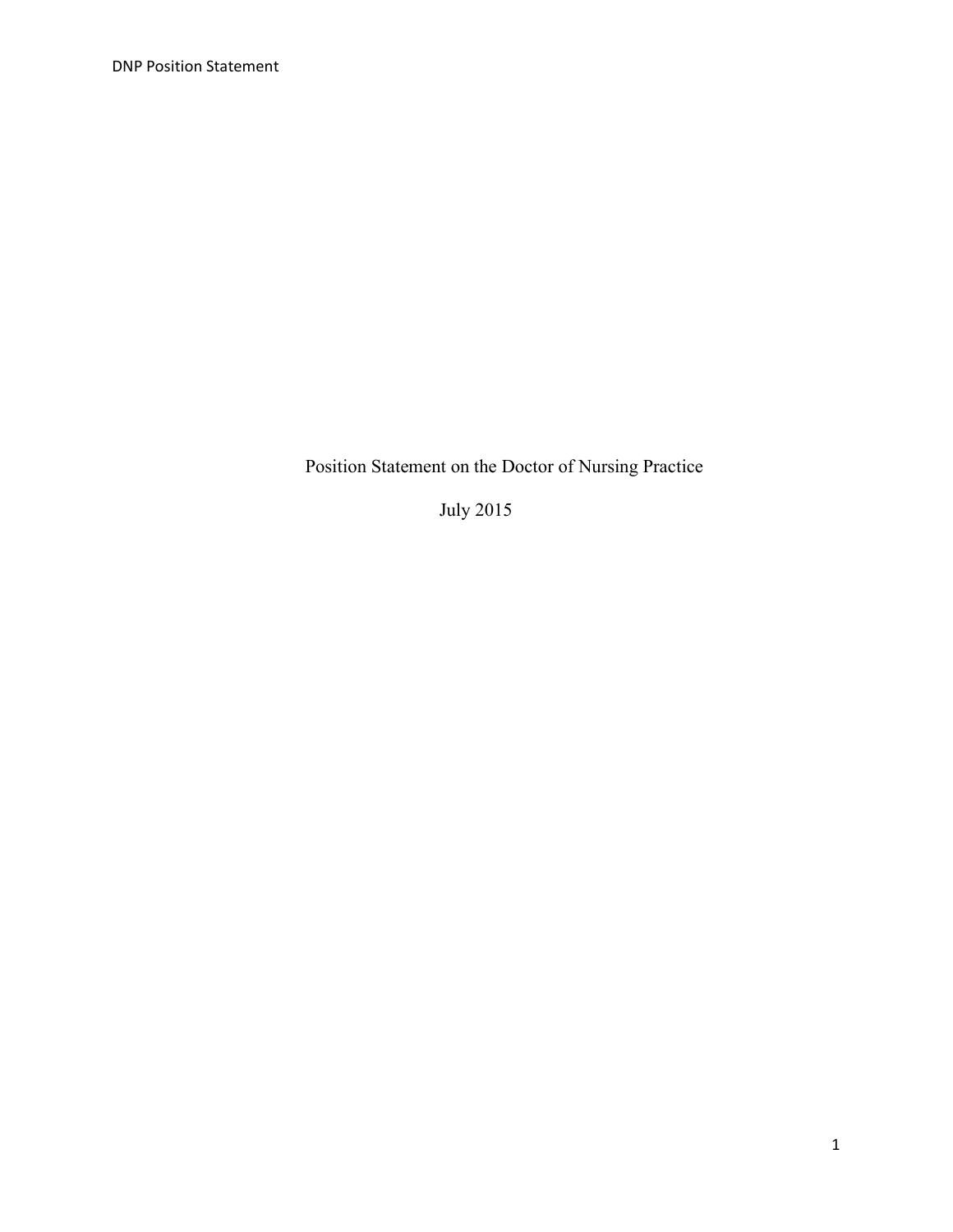DNP Position Statement

### **Full Statement:**

The National Association of Clinical Nurse Specialists (NACNS) endorses the Doctor of Nursing Practice (DNP) degree as entry into practice for Clinical Nurse Specialists (CNSs) by 2030. i While NACNS has consistently supported both masters and DNP preparation for entry into the CNS role, considering the complex needs of patients and the future direction of nursing practice, we believe that DNP preparation for practice in the CNS role will better position the CNS to meet the demands of an evolving healthcare system. Consistent with the strategic recommendations proposed to facilitate health care transformation, NACNS believes it is imperative to increase the number of doctorally-prepared Advanced Practice Registered Nurses (APRNs), which will increase the number of doctorally prepared nurses overall (IOM Future of Nursing, 2010; Educating Nurses: A Call for Radical Transformation, 2009). As a result, NACNS endorses the DNP degree as an important opportunity for CNS education and supports the need to increase doctoral preparation for nursing practice (IOM, 2010).

Over the past decade since the American Association of Colleges of Nursing (AACN) recommended a transition to the DNP degree as the level of entry into APRN practice, NACNS has carefully considered the opportunities, impact, and influences of the DNP degree. NACNS responded to the AACN endorsement of the DNP degree with the White Paper on the Nursing Practice Doctorate (2005). In 2010, NACNS re-examined the DNP degree at the request of its members and affirmed a "position of neutrality" (NACNS, 2010) along with a commitment to continue its examination of the DNP degree specific to trends in CNS education and practice. These organizational positions have been consistent with NACNS' definition of CNSs as "licensed registered professional nurses with graduate preparation (master's or doctorate) from a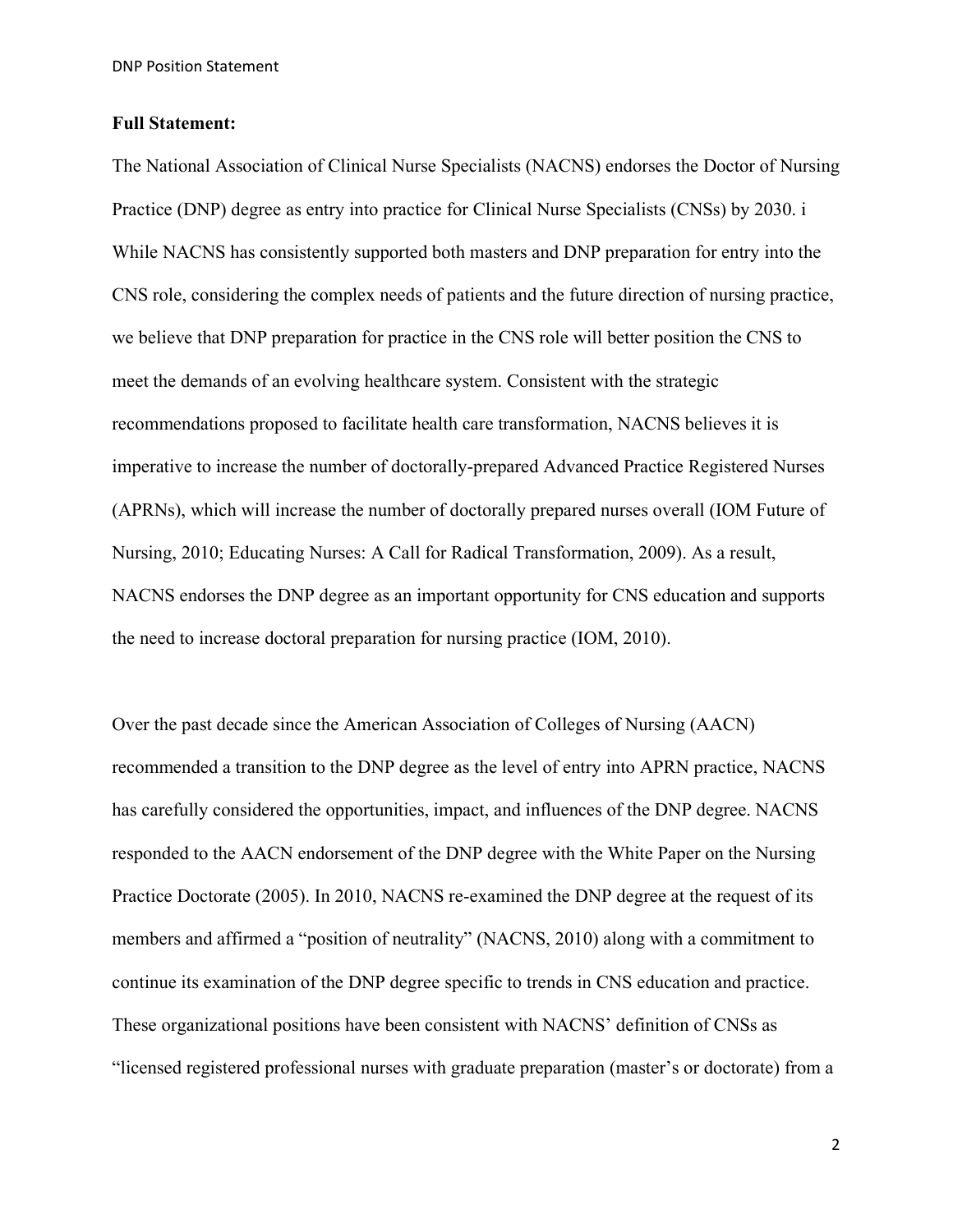program that prepares CNSs" (NACNS Statement on Practice and Education, 2004, p. 12). Through this ongoing examination, NACNS now endorses the DNP for educational preparation of individuals seeking to enter CNS practice.

NACNS concurs with the IOM Report (2010, S 6) assertion that seamless transitions to higher degree programs are essential. NACNS recognizes that there are two routes for completing a clinical doctorate in nursing: post-baccalaureate (i.e., post-BSN) and post-masters. Post-BSN programs must use validated CNS competencies and education standards to guide the curriculum and ensure that graduates are prepared to practice in the CNS role. NACNS has developed and published nationally vetted CNS competencies (Core Competencies, 2010). In addition, graduate programs must use the Criteria for the Evaluation of Clinical Nurse Specialist Master's, Practice Doctorate, and Post-Graduate Certificate Educational Programs (2012) for guidance during CNS education program evaluation and/or development. Completion of the CNS specialty didactic and clinical courses in a population of interest, along with completion of the DNP role/practicum hours will enable graduates to meet or exceed the 1,000 clinical hour requirement and to sit for national certification. Post-MSN students who hold current advanced practice certification with verified specialty clinical hours will be required to complete the DNP role/practicum to meet the DNP Essentials competencies and the remaining clinical hour requirement.

While NACNS supports the DNP as the appropriate degree for future clinical practice as a CNS, the organization supports the right of CNSs who pursued other graduate education to retain their ability to practice within the CNS role without having to obtain the DNP for future practice as an APRN after 2030.

3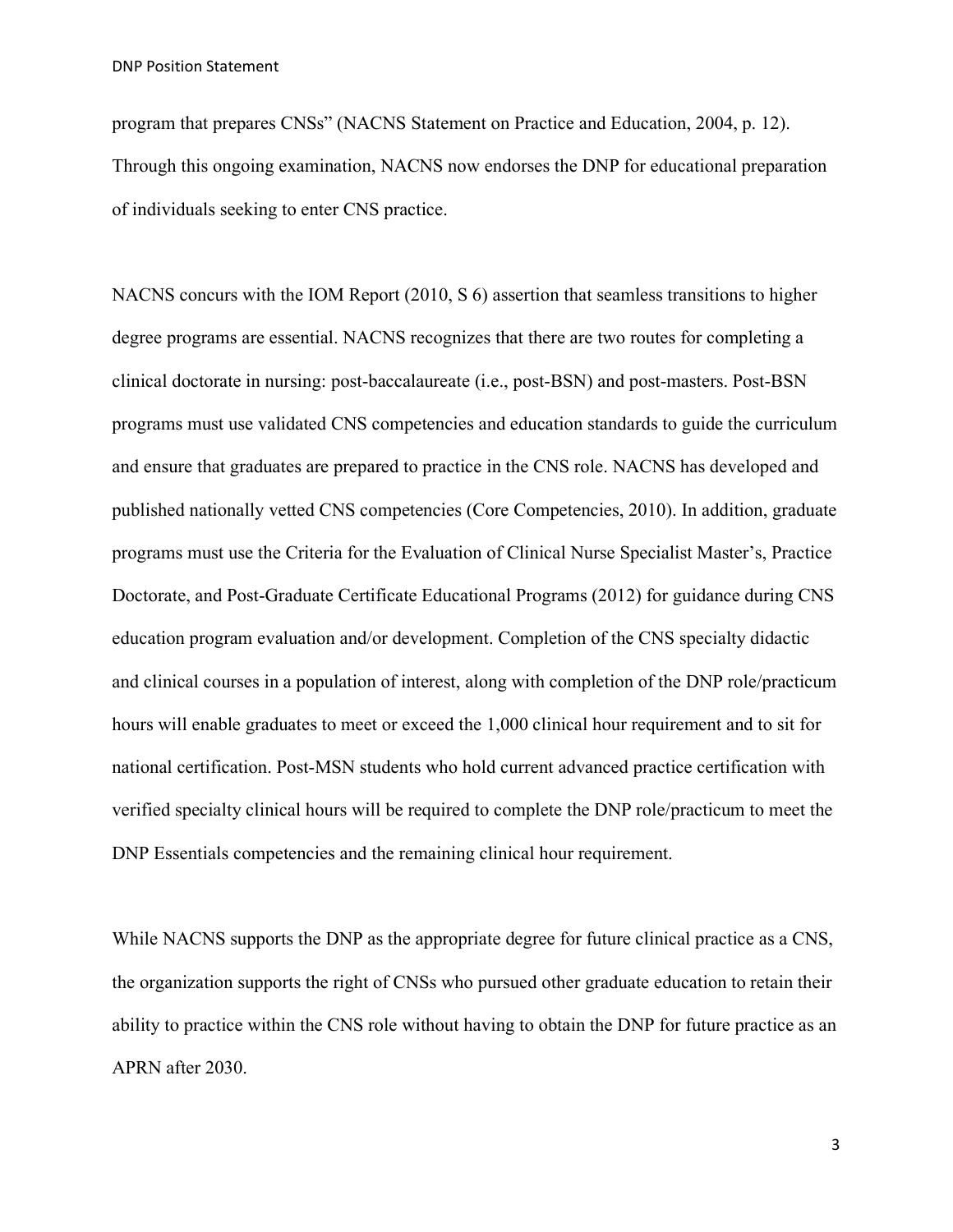#### **Q and A on the DNP Position Statement**

# **Why did the Board wait until now to publish a position on the DNP?**

The NACNS Board passed a position related to the DNP in 2005. This position was one of neutrality, based on limited information as to the impact of the DNP as a practice degree for the CNS. The NACNS Board appointed a task force in 2015 and asked them to evaluate the DNP as a required degree for CNS entry-into practice based on the information and analysis available at this point in time. This analysis resulted in the current position statement.

# **Why was 2030 selected as the date for implementation of the DNP as the entry-level degree for the CNS?**

The NACNS Board elected to provide a 15 year transition to the DNP as entry-level for the CNS. The NACNS Board believes that this timeline allows schools, universities and individuals to plan for implementation of the DNP as entry level for CNS practice.

## **What about those individuals that currently have a master's degree?**

Individuals currently in practice with a master's degree as a clinical nurse specialist should be considered eligible to practice as long as they comply with the regulatory requirements of their state. NACNS strongly supports grandfathering for these individuals when the 2030 implementation date is reached. The NACNS Board believes that no individual should be disenfranchised by this change to DNP as entry- level for CNS practice in 2030.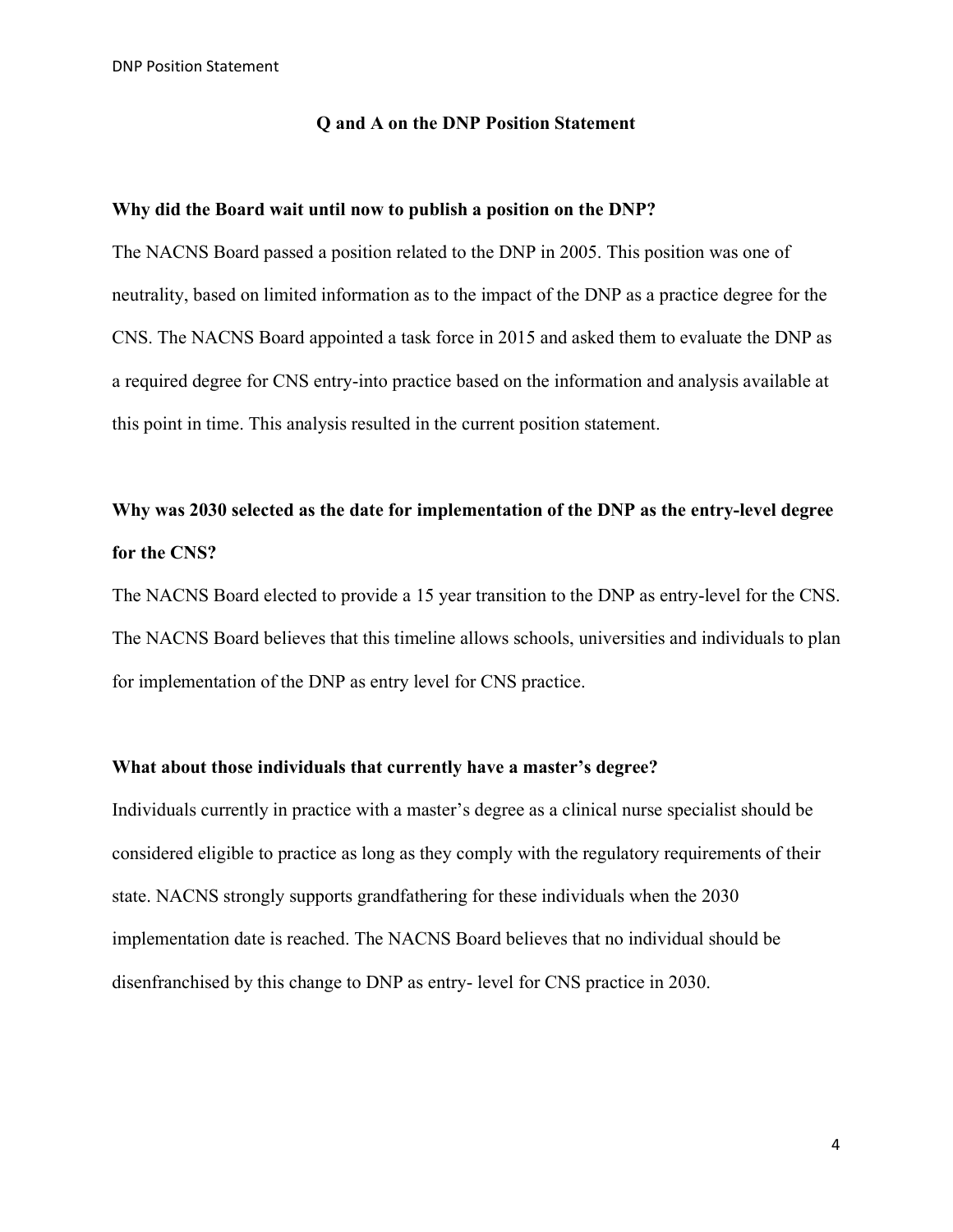#### **Why do you specify the DNP as the required degree and not the PhD?**

The NACNS Board differentiates between the DNP as a terminal degree for practice and the PhD a terminal degree that is focused on nursing research. The nursing profession needs nurses prepared with both types of degrees with their respective different skill sets and encourages CNSs to critically identify which professional track is most interesting to them.

## **How will the DNP assist the CNS in achieving specialty practice?**

Specialty practice is integral to the CNS role as an APRN. The APRN Consensus Model for Regulation, Licensure, Accreditation, Certification, and Education (2008) (APRN Consensus Model ) requirements for licensure states that a CNS must be educated for a population focus and pass a certification exam that assesses that knowledge of a population. The populations identified in the APRN Consensus Model includes: Adult/Gerontology, Family/Individual Across of the Lifespan, Neonatal, Pediatric, Women's Health/Gender Specific and Psych/Mental Health.

A CNS program at the DNP level can focus on the core competencies needed for a CNS to achieve certification in one of these populations. The DNP program can then utilize the additional clinical and didactic hours to allow an individual to gain in-depth knowledge of their specialty. Ideally, upon graduation the CNS DNP student should be prepared to meet the requirements for certification in a population and then seek certification within their specialty if available.